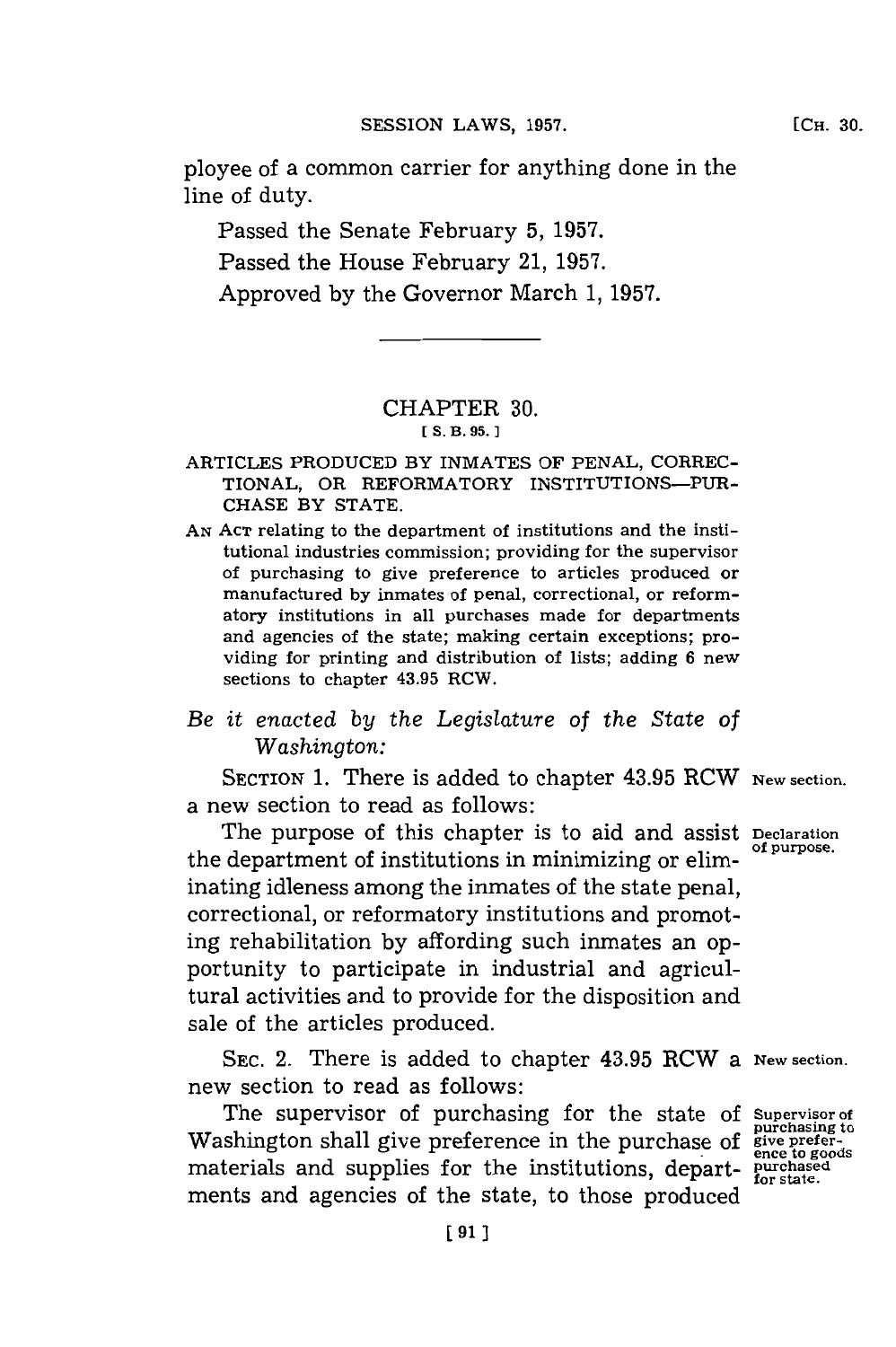CH. **30.]SESSION** LAWS, **1957.**

**by** industries authorized and approved **by** the institutional industries commission.

**New section.**

**Declaration of police power- Construction of chapter.**

SEC. **3.** There is added to chapter 43.95 RCW a new section to read as follows:

This chapter shall be deemed an exercise of the police power of the state for the protection of the health, welfare, peace and safety of the people and shall be liberally construed for the accomplishment of that purpose.

**New section.**

**Exceptions** from chapter-**Evasion enjoined.**

**SEC.** 4. There is added to chapter 43.95 RCW a new section to read as follows:

Exceptions from the operation of the provisions of this chapter may be made in any case where in the opinion of the supervisor of purchasing, the attorney general and the commissioner of the employment security department, or a majority of them who are hereby constituted a board for such purpose, the articles so produced or manufactured do not meet the reasonable requirements of such departments, institutions, or agencies of the state of Washington. In any case where the requisition made cannot be complied with on account of an insufficient supply of articles or supplies required, the director of the department of institutions may grant an exemption to such requisitioning department or agency of the state of Washington. No department, institution, or agency of the state of Washington shall be allowed to evade the intent and meaning of this section **by** slight variations from adopted standards when the articles produced or manufactured **by** such institutional industries are reasonably adapted to the actual needs of such departments, institutions, or agencies of the state of Washington.

**New section.**

**SEC. 5.** There is added to chapter 43.95 RCW a new section to read as follows:

No voucher, certificate, or warrant issued on the state treasurer **by** any such department, institution,